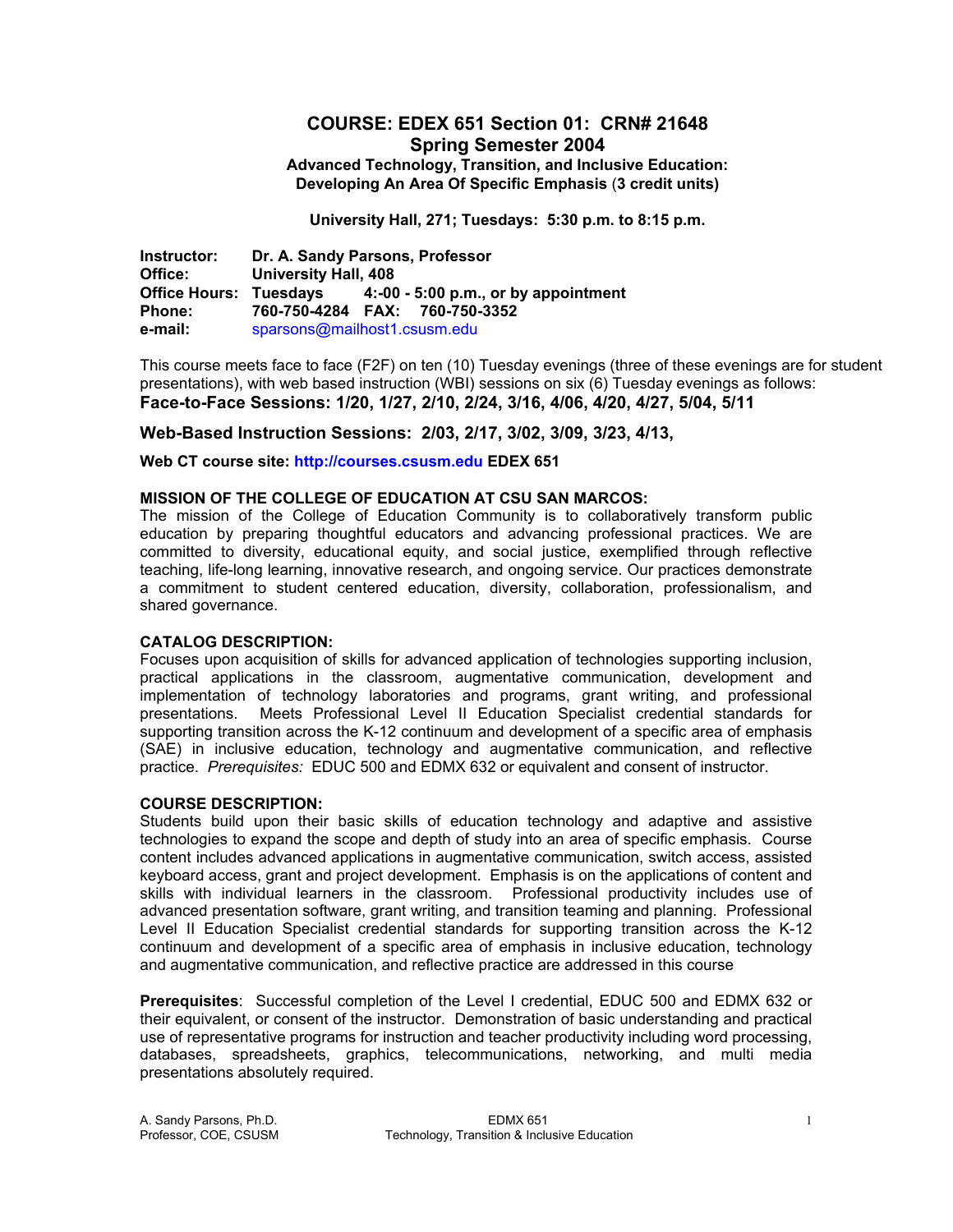## **Required Materials:**

**University Print Card**. You can purchase this card in ACD 202, the open lab.

**Zip Disk** for bringing documents into class for power point presentation and document sharing.

### **Course Books Required:**

**Parsons, S. Bound Reader for EDEX 651**. This is available at the **CopyServe**. (760) 599- 9923. 754 South Rancho Santa Fe Blvd. Enter the first driveway off San Marcos Blvd. just west of Rancho Santa Fe Rd. and Citibank, turn right into the drive and make an immediate left. The store faces San Marcos Blvd.

 Pierangelo, R., & Giuliani, G. A. (2004). *Transition services in special education: A practical*  approach. Pearson: Allyn Bacon. New York, NY. (This text book will also be used for EDMX 634: Working with Individuals with Moderate-Severe Disabilities in the summer).

 American Psychological Association. (1995*). Publication manual of the american psychological association, fourth edition.* American Psychological Association, Washington, CD.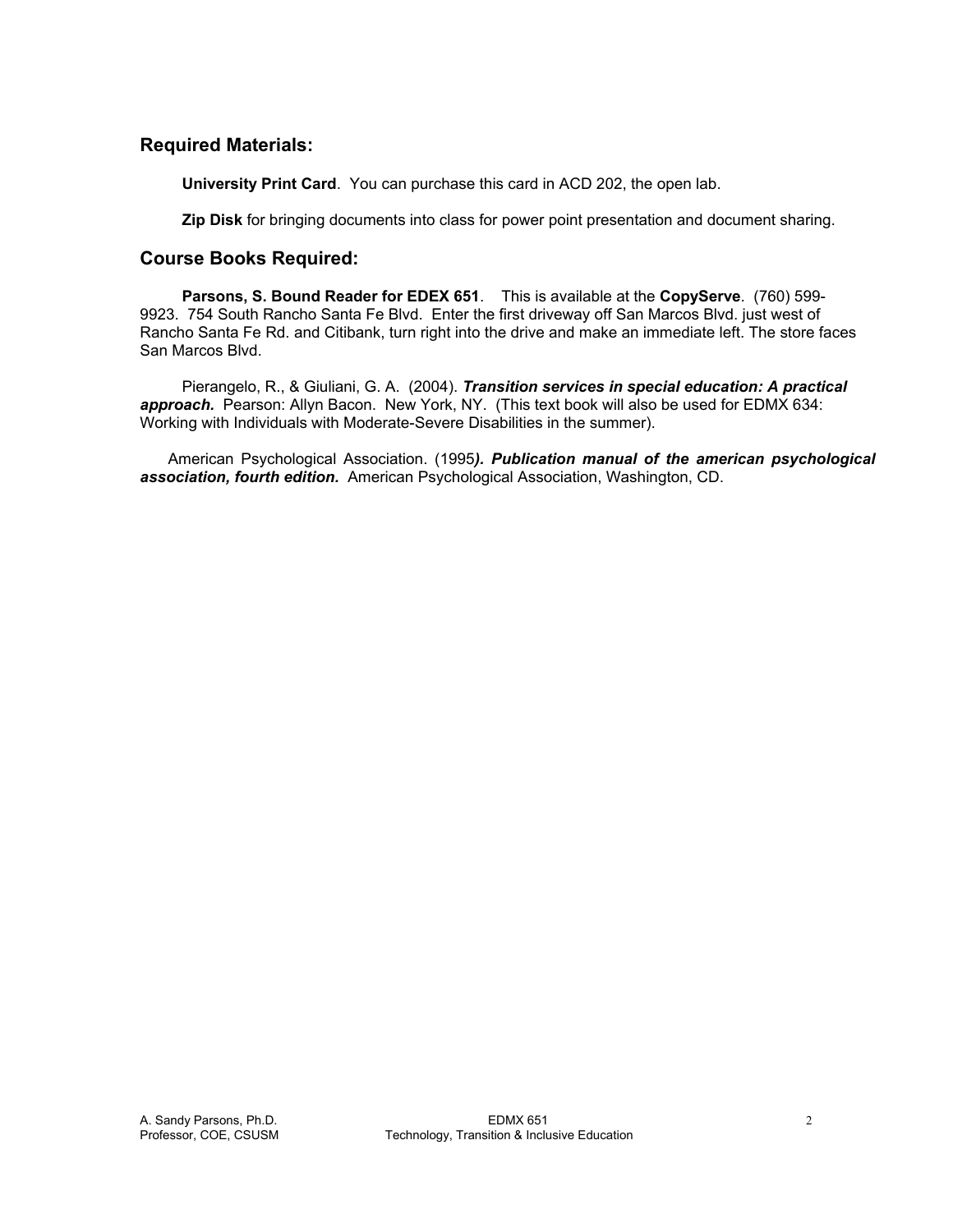The table below indicates the CTC Level II standards and levels of competence addressed by EDEX 651 and the level (i.e., knowledge, application) at which each standard is demonstrated.

**Key to Table**: (number indicates CTC standard addressed)

**M/M/S** = Common Mild/ Moderate and Moderate/Severe Education Specialist Competency **M/M**= Mild/Moderate Education Specialist Competency

**M/S** = Moderate/Severe Education Specialist Competency<br>**K** = Competence at **knowledge** level

- **F** Competence at **knowledge** level
- **A** = Competence at **application** level

 $\overline{a}$ 

#### **Table of CTC Level II Standards and Levels of Competence**

|                                                  | M/M/S                                                                                                                                                                                                                                                                                                                                        | M/M/S                                                                                                                                                                                                                                                                                                                                                                    | M/M/S                                                                                                          | M/M                                          | M/M             | M/S | M/S |                                                                               |
|--------------------------------------------------|----------------------------------------------------------------------------------------------------------------------------------------------------------------------------------------------------------------------------------------------------------------------------------------------------------------------------------------------|--------------------------------------------------------------------------------------------------------------------------------------------------------------------------------------------------------------------------------------------------------------------------------------------------------------------------------------------------------------------------|----------------------------------------------------------------------------------------------------------------|----------------------------------------------|-----------------|-----|-----|-------------------------------------------------------------------------------|
|                                                  | 15                                                                                                                                                                                                                                                                                                                                           | 16                                                                                                                                                                                                                                                                                                                                                                       | 17                                                                                                             | 18                                           | 20              | 18  | 19  |                                                                               |
|                                                  | K/A                                                                                                                                                                                                                                                                                                                                          | K/A                                                                                                                                                                                                                                                                                                                                                                      | K/A                                                                                                            | K/A                                          | K/A             | K/A | K/A |                                                                               |
| 15 M/M/S                                         |                                                                                                                                                                                                                                                                                                                                              | <b>Current and Emerging Research and Practices</b>                                                                                                                                                                                                                                                                                                                       | Interpret, apply, disseminate current and emerging research, theories,<br>legislation, policies and practices. |                                              |                 |     |     | Research the current professional literature in an area of specific emphasis. |
| 16 M/M/S                                         |                                                                                                                                                                                                                                                                                                                                              | <b>Transition and Transition Planning:</b><br>Collaboration with personnel from other educational and community agencies,<br>Successful planning for transition to vocational experiences,<br>Procurement of technologies to ease transition process, and grant writing,<br>Legislation supporting barrier free access through technologies.                             |                                                                                                                |                                              |                 |     |     |                                                                               |
| 17 M/M/S                                         |                                                                                                                                                                                                                                                                                                                                              | Development of Specific Area of Emphasis (SAE):<br>Opportunities to build upon foundations of Level I Education Specialist work,<br>Expanding scope and depth of study in specific content areas,<br>Develop expertise in performing specialized functions<br>(e.g. Technology, Transition, and Inclusive Education).                                                    |                                                                                                                |                                              |                 |     |     |                                                                               |
| 18 M/M/                                          |                                                                                                                                                                                                                                                                                                                                              | <b>Assessment of Students</b><br>Assessment of verbal and non-verbal communicative competence for planning<br>Augmentative and Alternative Communication (AAC)<br><b>Technology Assessments and Planning</b>                                                                                                                                                             |                                                                                                                |                                              |                 |     |     |                                                                               |
| 20 M/M                                           |                                                                                                                                                                                                                                                                                                                                              | <b>Collaboration and Consultation</b><br>Develop skills in communication, collaboration and consultation for serving<br>in coordination function throughout the education placements of students.<br>Interdisciplinary teaming for planning transition across K-12 Curriculum.<br>Team writing of grant proposals for acquisition of funds in assistive<br>technologies. |                                                                                                                |                                              |                 |     |     |                                                                               |
| 18 M/S                                           | <b>Advanced Communication Skills:</b><br>Demonstrates effective communication skills for networking and collaborating.<br>Team building and facilitation for transition,<br>Team building and planning for infusion of technologies for curriculum support,<br>Development of professional presentations.<br>Development of grant proposals. |                                                                                                                                                                                                                                                                                                                                                                          |                                                                                                                |                                              |                 |     |     |                                                                               |
| 19 M/S                                           |                                                                                                                                                                                                                                                                                                                                              | Leadership and Management Skills:                                                                                                                                                                                                                                                                                                                                        |                                                                                                                |                                              |                 |     |     |                                                                               |
| A. Sandy Parsons, Ph.D.<br>Professor, COE, CSUSM |                                                                                                                                                                                                                                                                                                                                              |                                                                                                                                                                                                                                                                                                                                                                          |                                                                                                                | Technology, Transition & Inclusive Education | <b>EDMX 651</b> |     |     | 3                                                                             |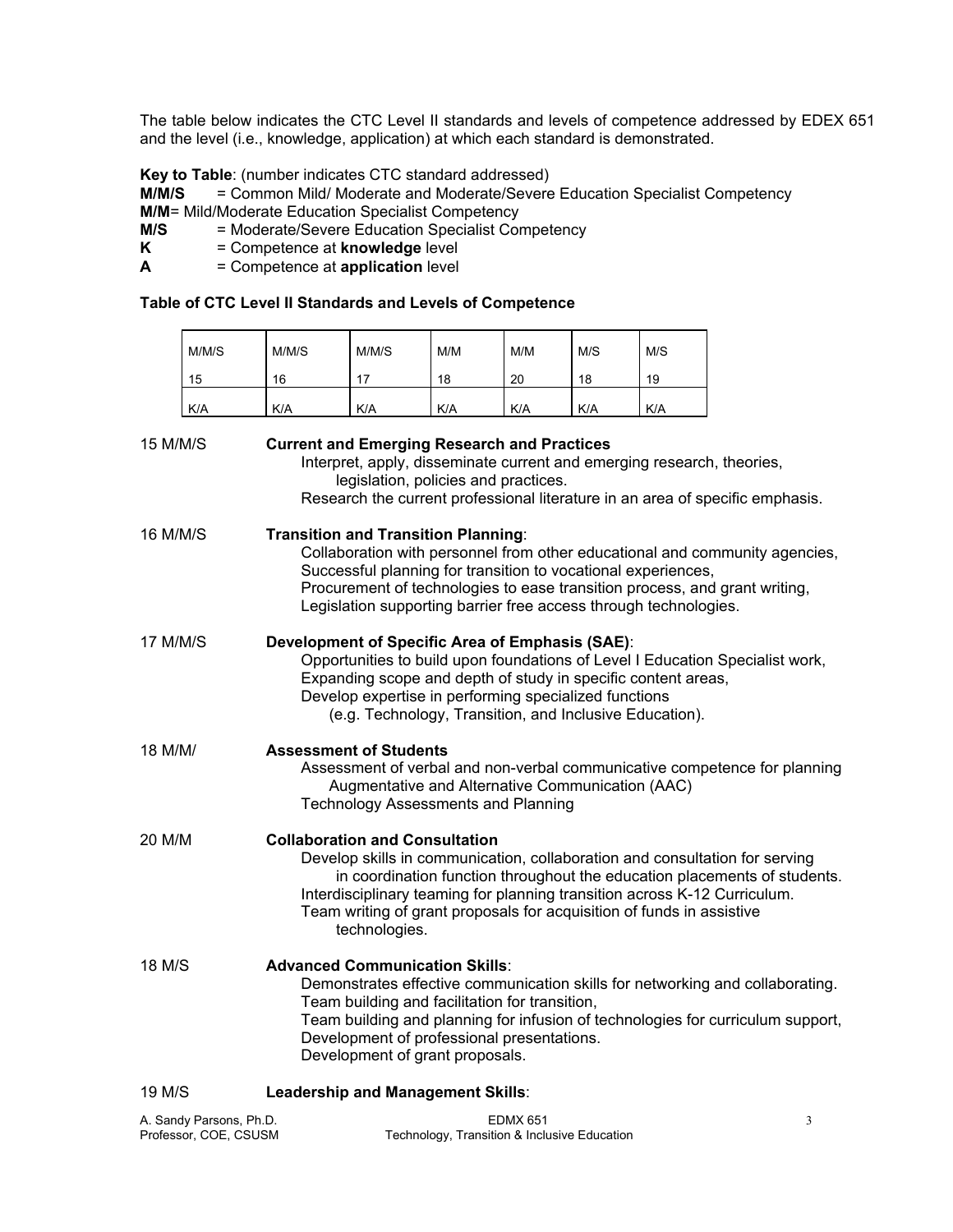Demonstrates ability to work effectively within integrated service delivery models, Participates in school restructuring and reform efforts to impact systems change. Involvement in site-based decisions, restructuring and reform efforts. Including students with mild/moderate/severe disabilities through use of technology.

### **PERFORMANCE GOALS**

Student will:

- 1. demonstrate knowledge on current laws, policies, regulations, and funding sources for including technologies,
- 2. develop skills in the design of grant proposals including response to RFPs (Request for Proposal), basic planning, budgeting, writing grant proposals, and managing implementation of projects,
- 3 develop skills and practice in developing professional presentations using advanced software applications,
- 4. acquire a knowledge base and skills in facilitating transition across the K-12 continuum (preschool to elementary, elementary to middle school, middle to high school, high school) and also to postschool work, educational, and community experiences,
- 5 acquire knowledge and skills in the use of advanced technologies (hardware and software) with learners with diverse learning styles,
- 6. demonstrate knowledge of the application of augmentative and alternative communication (AAC) systems including nonsymbolic modes of communication (gestures, vocalizations, eye gaze, body language and sign-symbol systems).
- 7. presentation of grants, projects, and research to classmates in professional workshop format.
- 8. engage in problem solving and futures planning of including individuals with special learning needs and supported included instruction through the use of technologies.

### **Professional and Administrative Requirements**

- 1. Attend all class sessions. Please call the instructor when you are unable to attend class or if you must be late. It is the policy of the CSUSM College of Education that any student who misses 20% or more of class time, field experiences, or class sessions may not receive a passing grade for the course.
- 2. Use "Person-first" language (e.g., "Student with Down Syndrome" rather than "Down Syndrome student;" must be used throughout all written and oral assignments and discussions.
- 3. Word-process all written documents. **Keep a copy of all of your work**. Proof of completion of all assignments is the responsibility of the student. Keep these records until you have received your grade. Also, you will want these copies for your records and for potential future use as professional portfolio entries.
- 4. Complete and hand in all assignments on the due dates for full credit. If you have extraordinary circumstances that impact completion of your assignments, please inform the instructor(s). Any time that you have questions or concerns, please contact the instructor(s) immediately.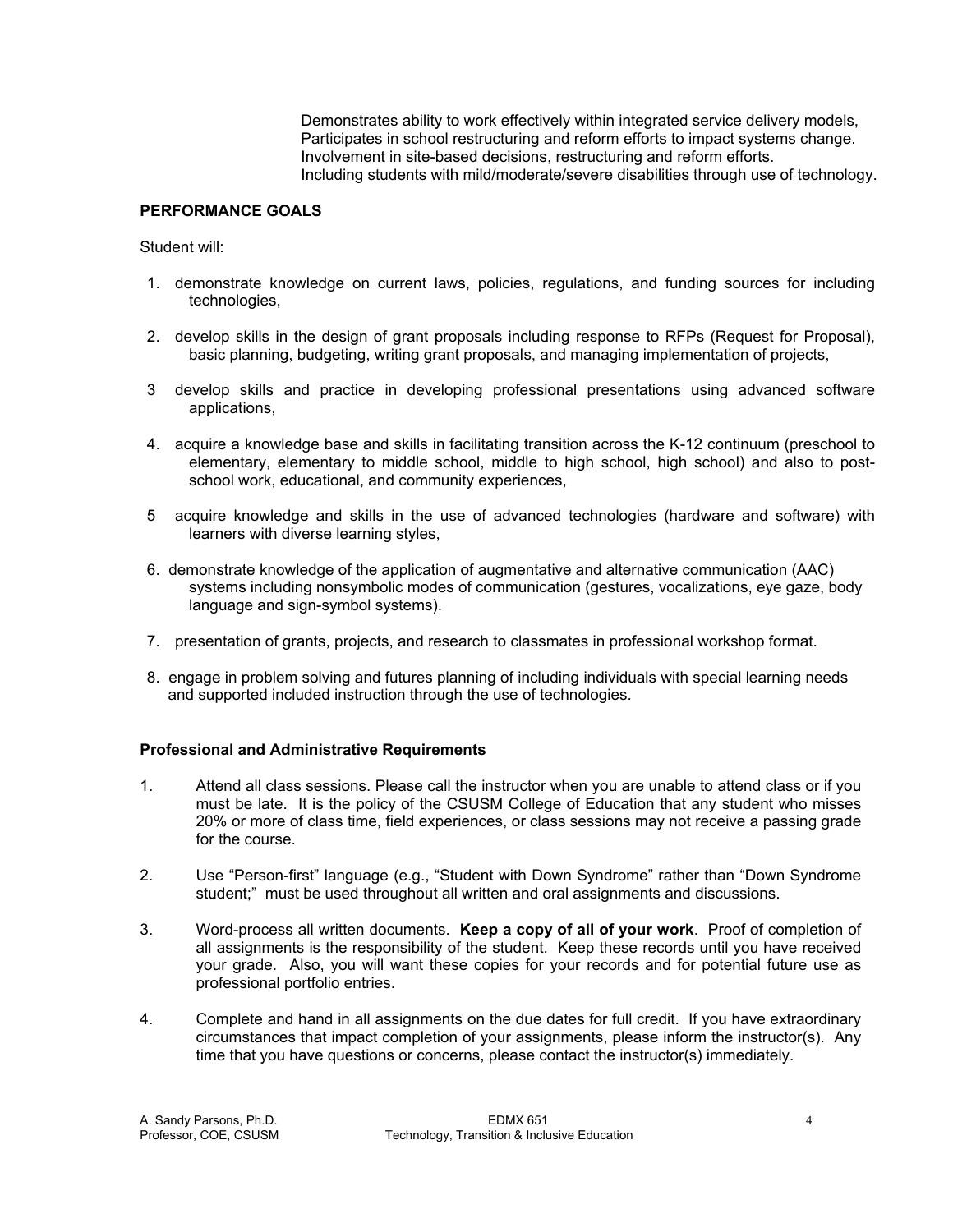- 5. Participate in class discussions and group activities and demonstrate positive interpersonal skills with classmates and guests. Participation points are assigned on the basis of participation, collegiality, collaborative effort, and professionalism in interactions with fellow students and the instructors and guest lecturers.
- 6. Responsibility for obtaining handouts is that of the student. If you are to miss class, be sure to select a class "buddy" to ensure that you receive handouts and information when you must miss class. You may wish to have the following: Buddy: Telephone, e-mail address, Fax number.
- 7. The points for all late work will be reduced. Unless arrangements have been made with the instructor, absolutely no work will be accepted one week past the due date on the syllabus.
- 8. The UH 271 lab has been newly refreshed with Macintosh G4 computers with beautiful new flat screen monitors. THERE MUST BE ABSOLUTELY NO FOOD OR DRINK BROUGHT INTO THIS LAB!!! There will be participation point deductions for each breach of this policy. Thank you for your consideration.

### **Grading Scale (in percentages):**

| A  | $93-100\%$ | А- | $90-92%$ |
|----|------------|----|----------|
| B+ | 87-89%     | в  | 83-86%   |
| в- | $80 - 82%$ | C+ | 77-79%   |

## **GRADING RUBRICS:**

### **Criteria for Grading Student Performance in this Course:**

- A (Excellent): Performance at the highest level, showing sustained excellence in meeting all course objectives and requirements and exhibiting an unusual degree of intellectual initiative.
- B (Good): Performance at a high level, showing consistent and effective achievement in meeting course objectives and requirements.
- C (Satisfactory): Performance at an adequate level, meeting the basic objectives and requirements of the course.

### **NOTE: The minimum acceptable grade for a course in the sequence of professional education courses is C+, and a B average must be maintained. Criteria for Grading Assignments:**

- A (93%) Outstanding work on assignment, excellent syntheses of information and experiences, great insight and application, and excellent writing,
- B+ (83%) Completion of assignment in good form with good syntheses and application of information and experiences, writing is good,
- C+ (73%) Completion of assignment, adequate effort, adequate synthesis of information and application of information and experiences, writing is adequate.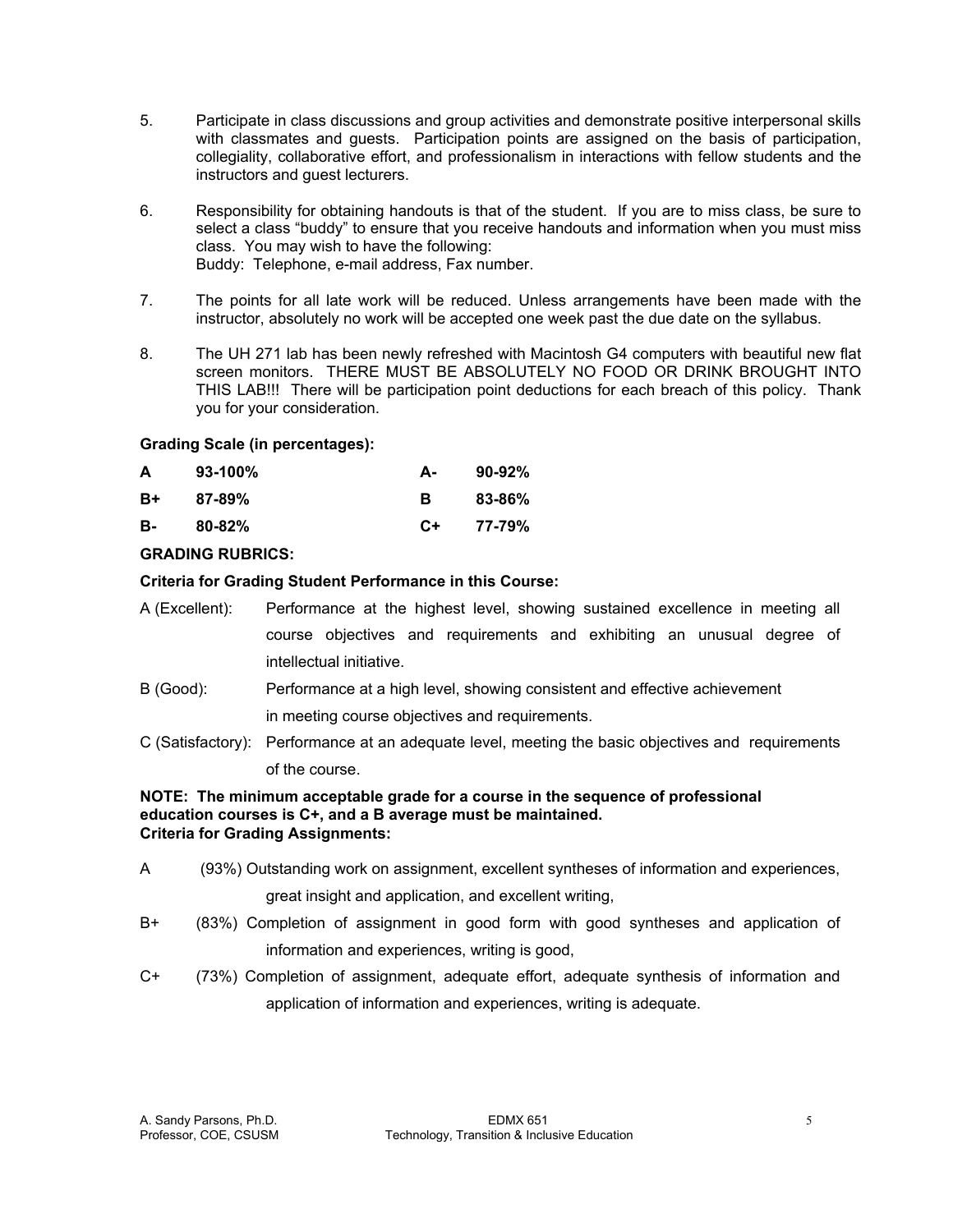## **SCHOLASTIC REQUIREMENTS:**

| <b>Course Requirements</b>                                         | <b>Points</b> |
|--------------------------------------------------------------------|---------------|
| Participation                                                      | 100           |
| Mini Technology Grant Project+ (Group Work)                        | 100           |
| Developing an Specific Area of Emphasis + (SAE)                    | 100           |
| (Individual Work)                                                  |               |
| Reading Activity Assignments on the Text                           |               |
| (individual work: $5 \textcircled{2} 20$ points each = 100 points) | 100           |
| Web Based Components of Course* (individual work)                  | 100           |
| *Bi-weekly DB Prompts (6 weeks $@$ 10 points = 60)                 |               |
| Posting responses to the postings of others $(4 \times 5 = 20)$    |               |
| End of Course Reflection (20)                                      |               |
| Total                                                              | 500           |

\*All Discussion Board Postings must be done By the date listed on the syllabus or points will be reduced.

† Format to be handed out in class

**Please note the College of Education Attendance policy stated on the first page of this syllabus.** The CSUSM College of Education, which has an attendance policy that mandates a minimum attendance of 80% of face-to-face class sessions, requires these guidelines. Please inform your instructors in advance of any extenuating attendance circumstances.

#### **Participation (10 points maximum/class X 10 Face-to-Face classes = 100 points maximum).**

Regular, punctual attendance it is critical and expected in the teaching profession. Because this class is participatory in nature, the experiences and discussions are difficult to recreate. To reinforce our commitment to developing interpersonal skills, students are expected to arrive on time; return from break on time; stay for all of the class; and fully participate and cooperate with classmates, instructors, and guests. A class participant who arrives late, departs early, or engages a "noncollaborative" behavior will receive less than the maximum points for that given class session.

#### **Criteria for Grading Participation**:

Participation points will be assigned on the following criteria:

collaborative cooperation in all labs, classes, and group assignments;

enthusiasm for the content and activities;

respect for the speakers;

patience and flexibility with the technology;

appropriate use of the lab, hardware and software,

respect for the lab environment and equipment, e.g. absolutely not food or drink in the lab.

### **Web Based Components of Course: 100 points\***

A. Sandy Parsons, Ph.D. EDMX 651 6 Technology, Transition & Inclusive Education Check the Announcement block in the course Home Page each week for directions.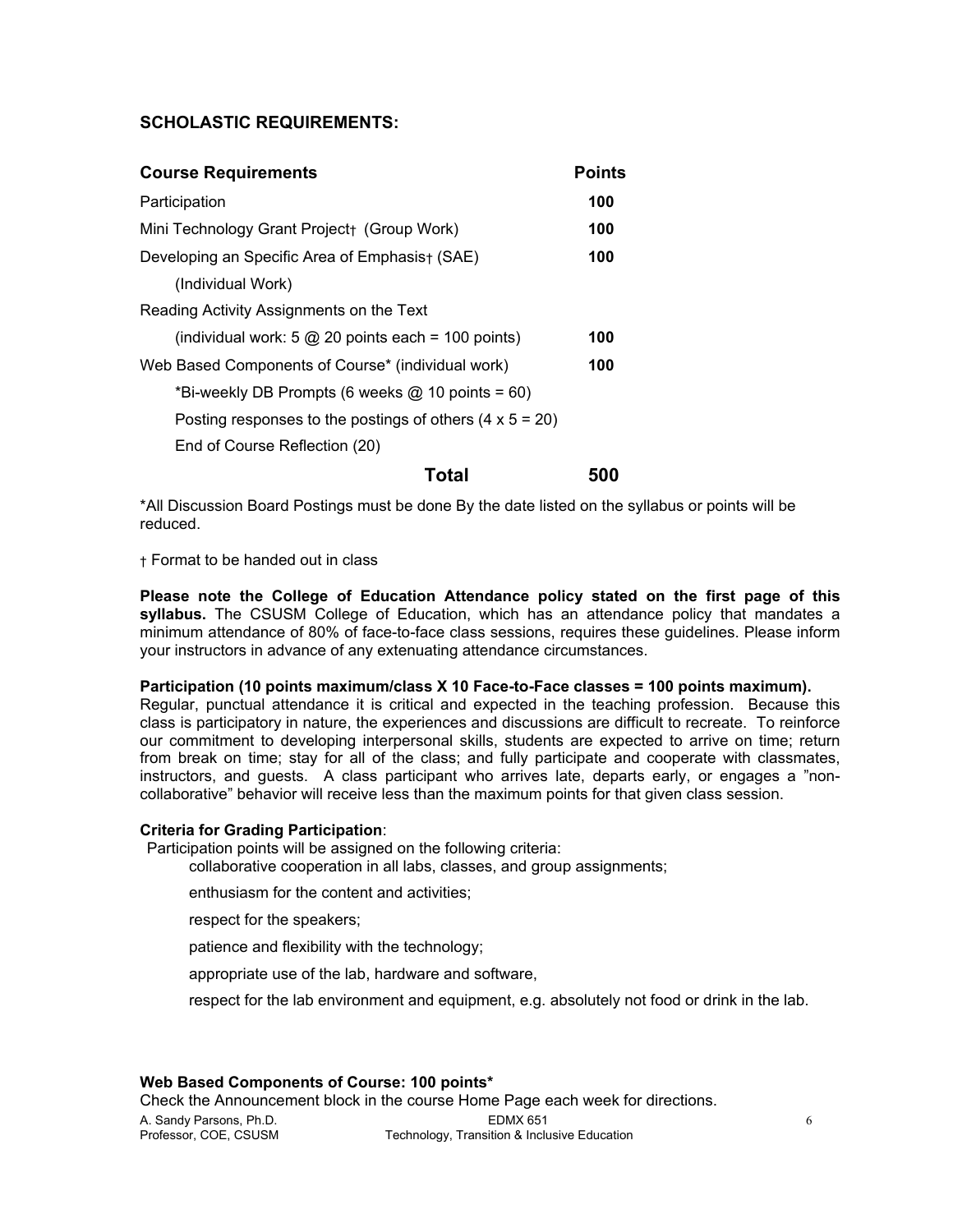There will be a series of DB prompts for your reflection and response.

 **WBI discussion board prompts (6 weeks X 10 = 60)** 

 **Response to the prompts of others: (4 opportunities X 5 = 20)** 

## **DB posted Reflection on the course (20 points)**

\* The due dates for all postings are listed on the class schedule. Late postings will received a reduction in points.

### **Criteria for Grading for WebCT work including Discussion Board (DB) Postings:**

- Post your response to the Discussion Board (DB) Prompts at the beginning of the week in which they are required.
- Read the postings of your colleagues (towards the middle to end of that week) and post required responses to the posting of others as indicated in the Professor's prompts.
- Be sure your responses are well thought out prior to posting your responses.
- Be sure to post your all responses by the due date on the syllabus.
- You may wish to compose off line and copy and paste your response into the DB.
- Use person first language, and check your spelling as much as possible.
- Respect the opinions of others, and respond collegially.

## **Reading Activity Assignments: (5 @ 20 points each = 100 points)**

There are five Reading Activity Assignments which address the reading in the Transition text. These activities will be posted to the documents section of the WebCT course. **Please be sure to hand them into the professor in hard copy on the due date**.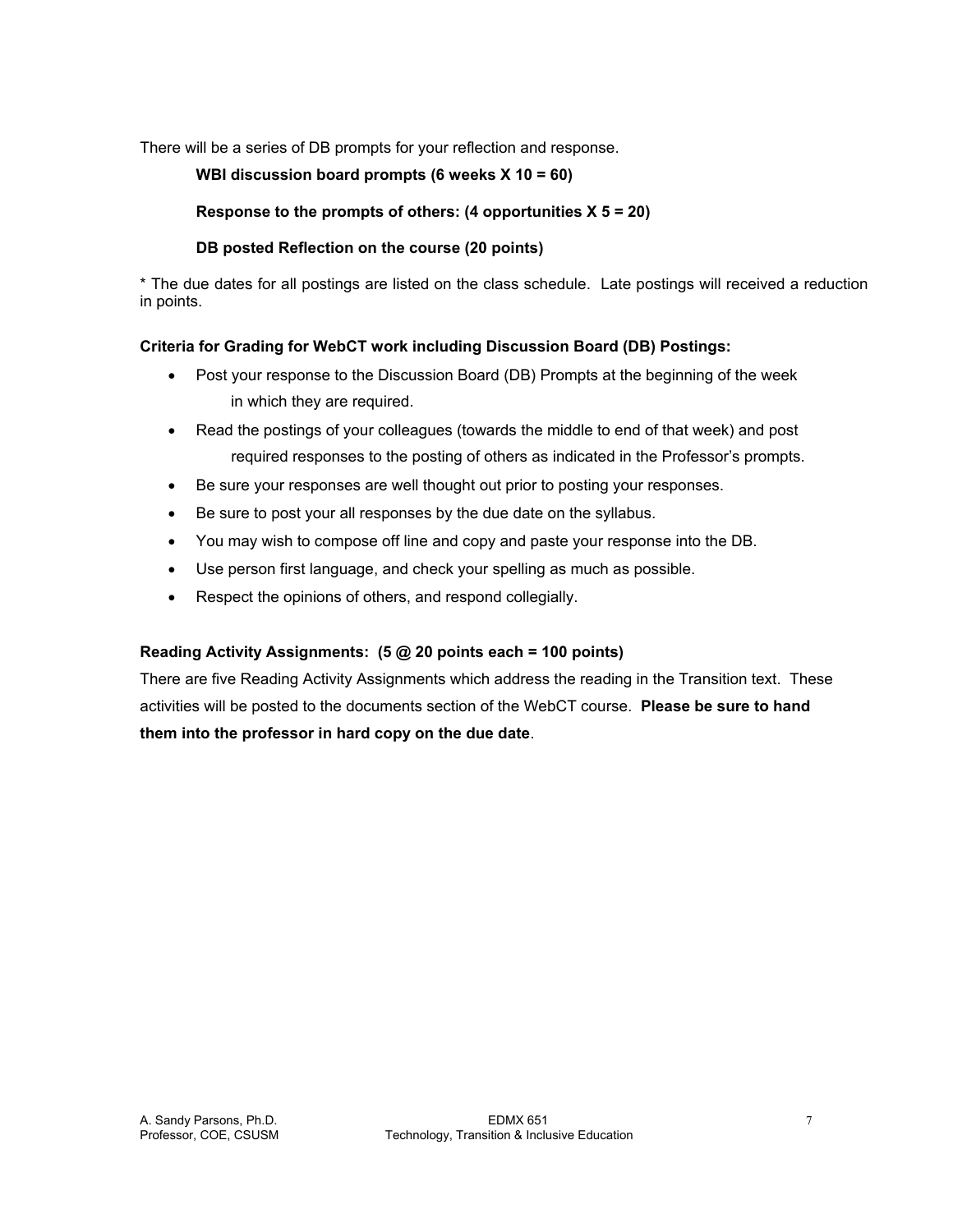# **Course Schedule EDEX 561: Technology, Transition, and Inclusive Education Note: Dates of some topics may change.**

**Face-to-Face Sessions: 1/20, 1/27, 2/10, 2/24, 3/16, 4/06, 4/20, 4/27, 5/04, 5/11** 

**Web-Based Instruction Sessions: 2/03, 2/17, 3/02, 3/09, 3/23, 4/13,** 

| <b>Class #/Date</b> |       | Topics                                                                                                                | Reading                                       | <b>Assignment Due</b>                                                                                |  |
|---------------------|-------|-----------------------------------------------------------------------------------------------------------------------|-----------------------------------------------|------------------------------------------------------------------------------------------------------|--|
| 01                  | 01/20 | Orientation to the course<br>Advanced interactive skills<br><b>Grant writing Overview</b>                             | Chapters 1 & 3                                | EDEX Course Survey is due<br>Results of Grant Brainstorm due<br>Post WBI intro by 1/27               |  |
| 02                  | 01/27 | Developing a Specific Area of Emphasis (SAE)<br>Grant writing continued<br>Overview of Web Based Components of course |                                               | Planning Sheet on Specific Emphasis<br>Log into the course web site<br><b>Reading Activity 1 due</b> |  |
| 03                  | 02/03 | WBI: Laws, policies, and funding for<br>inclusive programs using technology.                                          | Chapters 2 & 4<br><b>Appendices A &amp; B</b> | Complete all DB prompts by 02/10                                                                     |  |
| 04                  | 02/10 | Advanced Software (SW) Applications<br>Group work on grants, advising for SAEs                                        |                                               | Grant Intro, and goals and objectives due<br><b>Reading Activity 2 due</b>                           |  |
| 05                  | 02/17 | <b>WBI:</b> Accessibility of Web Pages and Sites<br>Section 504, 508, WAI, W3C, and ADA                               |                                               | Complete all DB prompts by 02/24                                                                     |  |
| 06                  | 02/24 | Accessibility of Web Sites<br>Jennifer Nowotny, CSUSM ITT department<br><b>Rubrics for Evaluating Web Sites</b>       |                                               | Grant narrative due & draft timeline due<br>First check point for SAE work                           |  |
| 07                  | 03/02 | <b>WBI:</b> Evaluation of Web Sites                                                                                   |                                               | Complete all DB prompt by 03/08<br>Post Web Evaluation Paper by 3/10                                 |  |